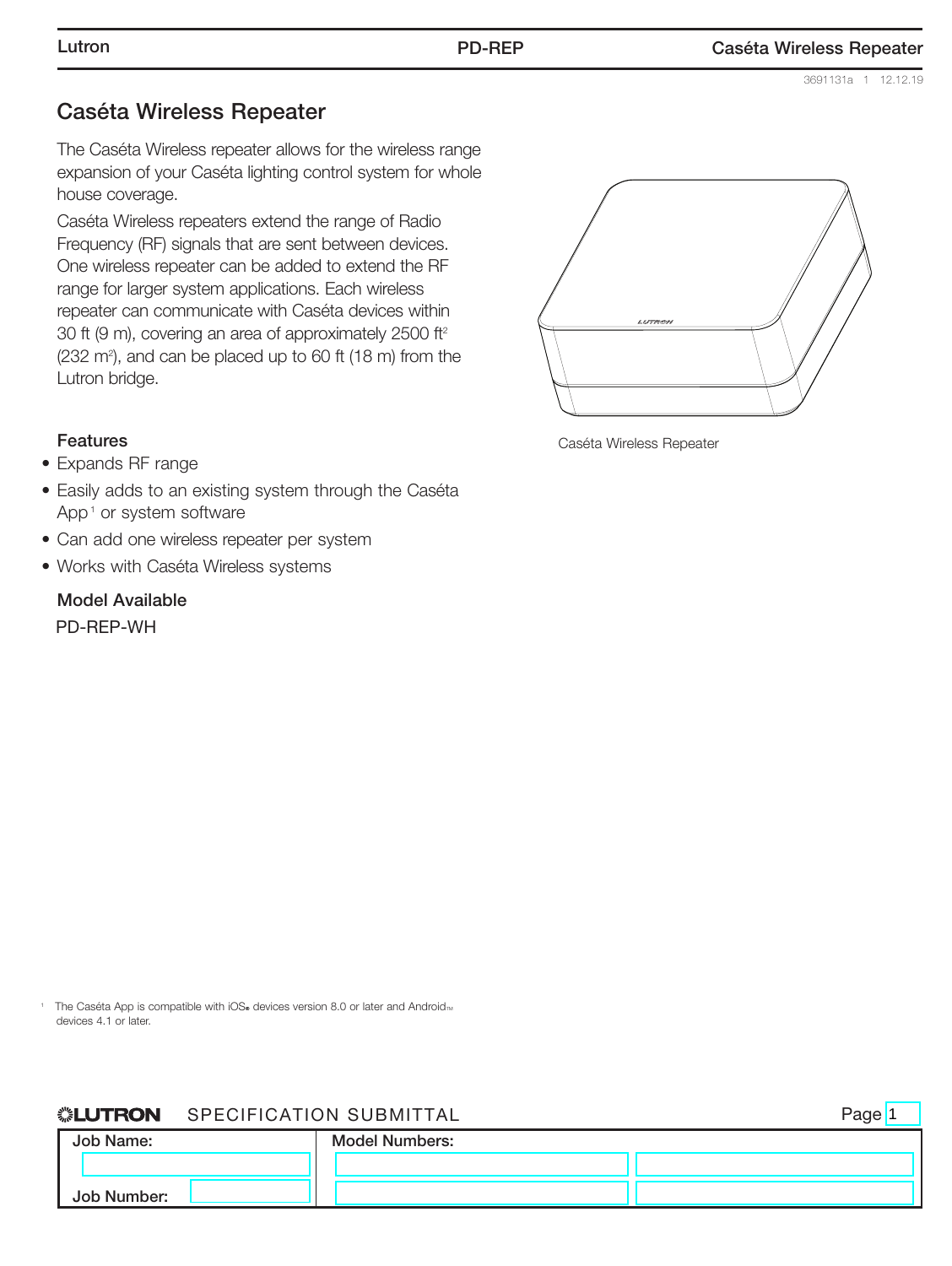# **Specifications**

#### Regulatory Approvals

- cULus Listed
- FCC approved
- IC certified
- IFETEL certified

### Power

- $5 V = 100 mA$
- Power Supply (included):  $5V == 550$  mA, cable length 6 ft (1.83 m)

## Typical Power Consumption

- Caséta Wireless repeater: 0.45 W
- Test Conditions: LED on, powered by the  $5 V =$  adapter

## Environment

- Ambient operating temperature: 32 °F to 104 °F (0 °C to 40 °C)
- 0% to 90% humidity, non-condensing
- Indoor use only

#### Communications

- All devices must be located within 30 ft (9 m) of a repeater or bridge
- The repeater must be within 60 ft (18 m) of a bridge or within 30 ft (9 m) of a Plug-In Dimmer configured as a range extender
- Caséta Wireless repeater counts as one device towards the Caséta system device limit
- System devices operate on frequencies between 431.0 MHz to 437.0 MHz

#### **Protection**

- Tested to withstand electrostatic discharge without damage or memory loss in accordance with IEC 61000-4-2
- Tested to withstand surge voltages without damage or loss of operation, in accordance with IEEE C62.41-1991

## Power Failure Memory

• Should power be interrupted, the wireless repeater will return to its previous state when power is restored

#### **Connections**

• USB (power only)

#### **SLUTRON** SPECIFICATION SUBMITTAL

|             | <b>NEUTRON</b> SPECIFICATION SUBMITTAL |                |  |
|-------------|----------------------------------------|----------------|--|
| Job Name:   |                                        | Model Numbers: |  |
|             |                                        |                |  |
| Job Number: |                                        |                |  |

#### Lutron PD-REP Caséta Wireless Repeater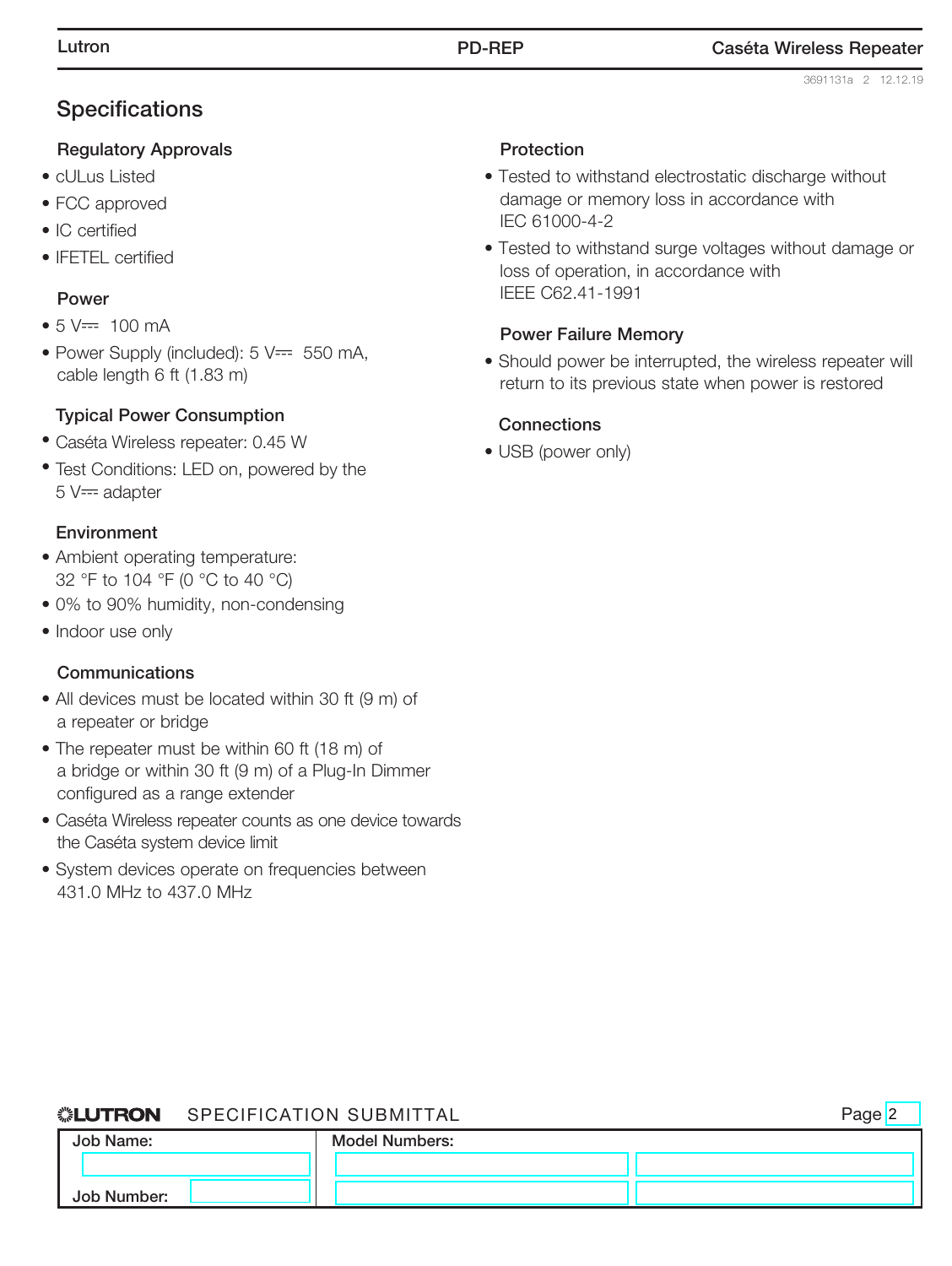

#### *SLUTRON* SPECIFICATION SUBMITTAL

Page<sup>3</sup>

| Job Name:   | <b>Model Numbers:</b> |  |
|-------------|-----------------------|--|
|             |                       |  |
| Job Number: |                       |  |